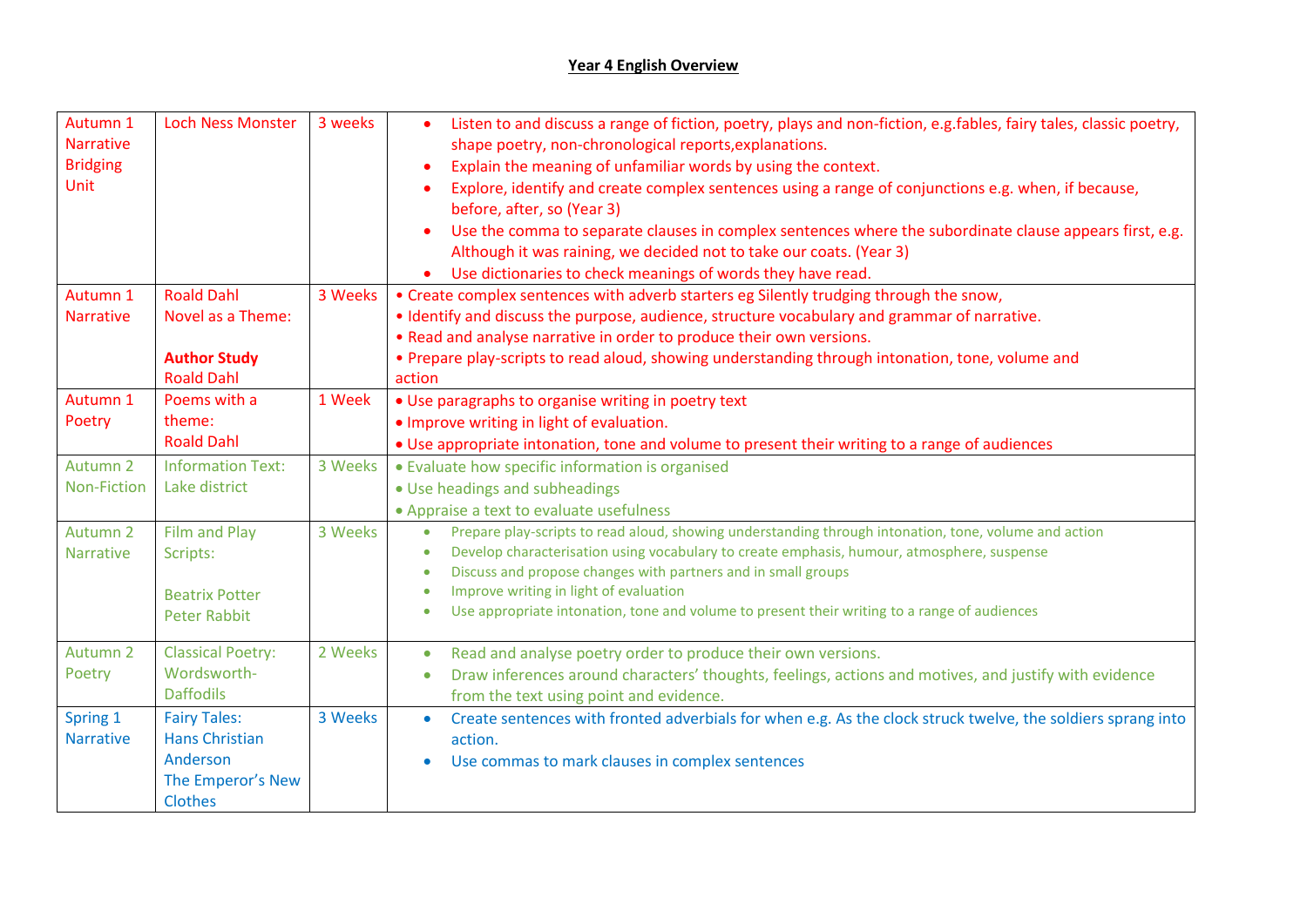## **Year 4 English Overview**

|                                |                            |         | Use inverted commas and other punctuation to indicate direct speech e.g. The tour guide announced, "Be<br>$\bullet$<br>back here at four o' clock." |
|--------------------------------|----------------------------|---------|-----------------------------------------------------------------------------------------------------------------------------------------------------|
|                                |                            |         |                                                                                                                                                     |
|                                |                            |         | • Read and analyse a fairy tale in order to plan and write their own versions                                                                       |
|                                | Recounts:                  | 3 Weeks | • Discuss and record ideas for planning e.g. chunk a plot                                                                                           |
| Spring 1<br><b>Non-Fiction</b> |                            |         | Use nouns for precision eg burglar rather than man.<br>$\bullet$                                                                                    |
|                                | <b>News Reports</b>        |         | Proofread to check for errors in spelling, grammar and punctuation.                                                                                 |
|                                |                            |         | Discuss and record ideas for planning e.g. story board, boxing-up text types to create a plan.<br>$\bullet$                                         |
| Spring 1                       | Rap Poetry:                | 1 week  | Identify, analyse and discuss the structure of rap poetry<br>$\bullet$                                                                              |
| Poetry                         | <b>Rhyming structure</b>   |         | Explore the rhyming structure of rap poetry                                                                                                         |
|                                |                            |         | . Use appropriate intonation, tone and volume to present their writing to a range of audiences                                                      |
| <b>Spring 2</b>                | Fantasy:                   | 3 Weeks | Develop characterisation using vocabulary to create emphasis, humour, atmosphere, suspense<br>$\bullet$                                             |
| <b>Narrative</b>               | (The Firework              |         | • Discuss and propose changes with partners and in small groups                                                                                     |
|                                | makers Daughter)           |         | . Improve writing in light of evaluation                                                                                                            |
|                                |                            |         | . Use appropriate intonation, tone and volume to present their writing to a range of audiences                                                      |
| Spring 2                       | <b>Discussion and</b>      | 2 Weeks | • Group related material into paragraphs                                                                                                            |
| <b>Non-Fiction</b>             | Debate:                    |         | • Develop and agree on rules for effective discussion                                                                                               |
|                                |                            |         | • Create complex sentences using conjunctions                                                                                                       |
| Summer 1                       | Myths and                  | 3 Weeks | Plan and write a myth/legend based on a model<br>$\bullet$                                                                                          |
| <b>Narrative</b>               | Legends:                   |         | Tell the myth/legend to an identified audience                                                                                                      |
|                                | <b>Beowulf</b>             |         |                                                                                                                                                     |
| Summer 1                       | Non-Chronological          | 2 Weeks | Use paragraphs to organise writing in non-fiction texts.                                                                                            |
| Non-                           | Report:                    |         | Use organisational devices in non-fiction writing, e.g. captions, text boxes, diagram, lists.<br>$\bullet$                                          |
| <b>Fiction</b>                 | <b>Vikings</b>             |         | • Explore, identify, collect and use noun phrases eg We were                                                                                        |
|                                |                            |         | • Generate and select from vocabulary banks.                                                                                                        |
| Summer 1                       | Poems with a               | 1 Week  | • Discuss and propose changes to own and others' writing with partners/small groups.                                                                |
| Poetry                         | structure:                 |         | • Use appropriate intonation, tone and volume to present their writing to a range of audiences                                                      |
|                                | <b>Kennings</b>            |         | • Analysing different forms of poetry e.g. haiku, limericks, kennings.                                                                              |
|                                |                            |         | • Learning a range of poems by heart and rehearsing for performance.                                                                                |
| Summer 2                       | <b>Stories with Issues</b> | 3 Weeks | • Make predictions based on information stated and implied                                                                                          |
| <b>Narrative</b>               | and Dilemmas:              |         | • Demonstrate active reading strategies e.g. generating questions, finding answers, refining thinking, modifying                                    |
|                                | <b>Wallace and</b>         |         | questions, constructing images                                                                                                                      |
|                                | Gromit                     |         | • Create sentences with fronted adverbials for where eg - In the distance                                                                           |